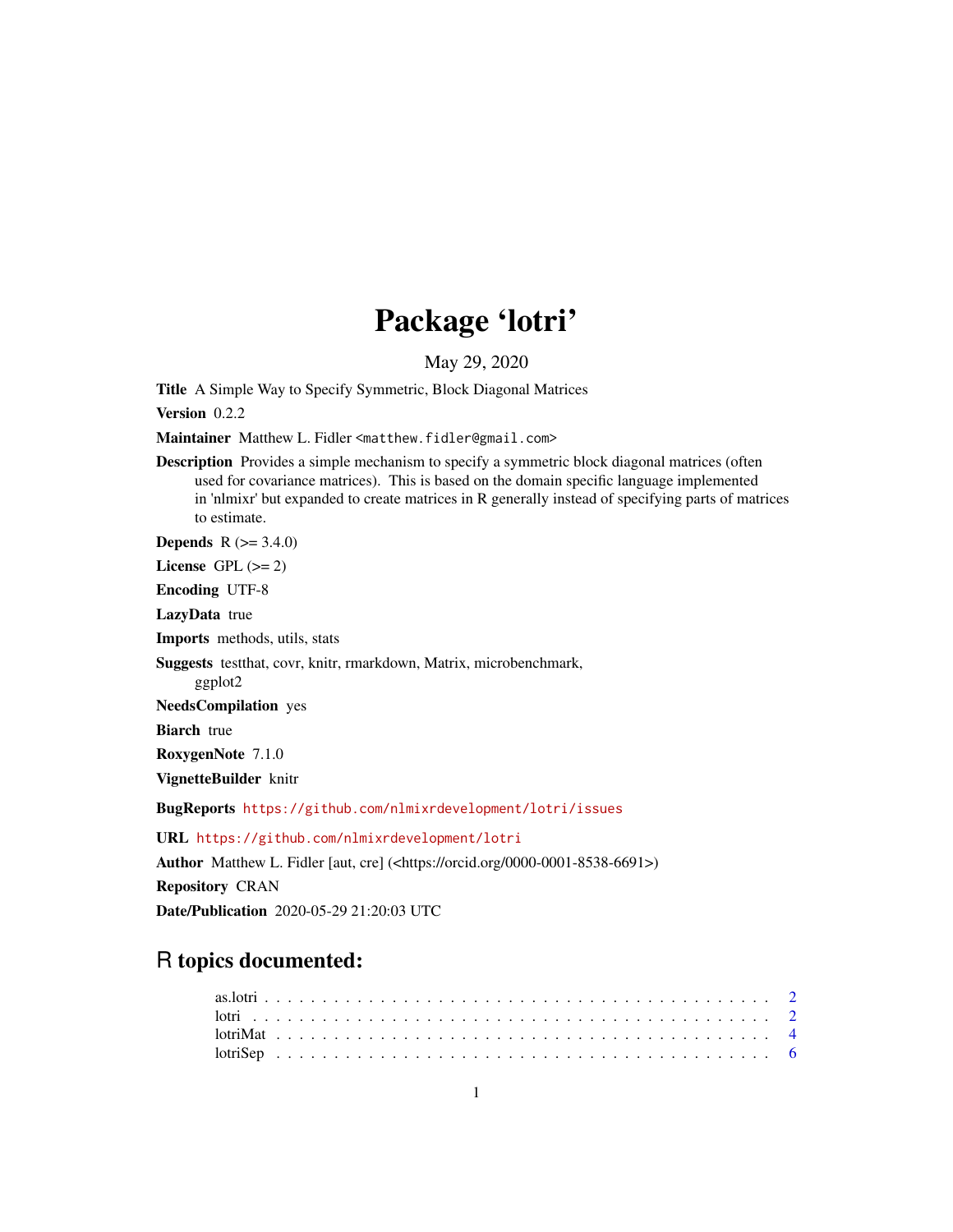#### <span id="page-1-0"></span>**Index** [8](#page-7-0) **8**

#### Description

As lower triangular matrix

#### Usage

```
as.lotri(x, \ldots, default = "")
## S3 method for class 'matrix'
as.lotri(x, \ldots, default = "")
## Default S3 method:
as.lotri(x, ..., default = ")
```
#### Arguments

| x       | Matrix or other data frame                                 |
|---------|------------------------------------------------------------|
| $\cdot$ | Other factors                                              |
| default | Is the default factor when no conditioning is implemented. |

#### Value

Lower triangular matrix

#### Author(s)

Matthew Fidler

lotri *Easily Specify block-diagonal matrices with lower triangular info*

#### Description

Easily Specify block-diagonal matrices with lower triangular info

#### Usage

 $lotri(x, ..., envir = parent-frame())$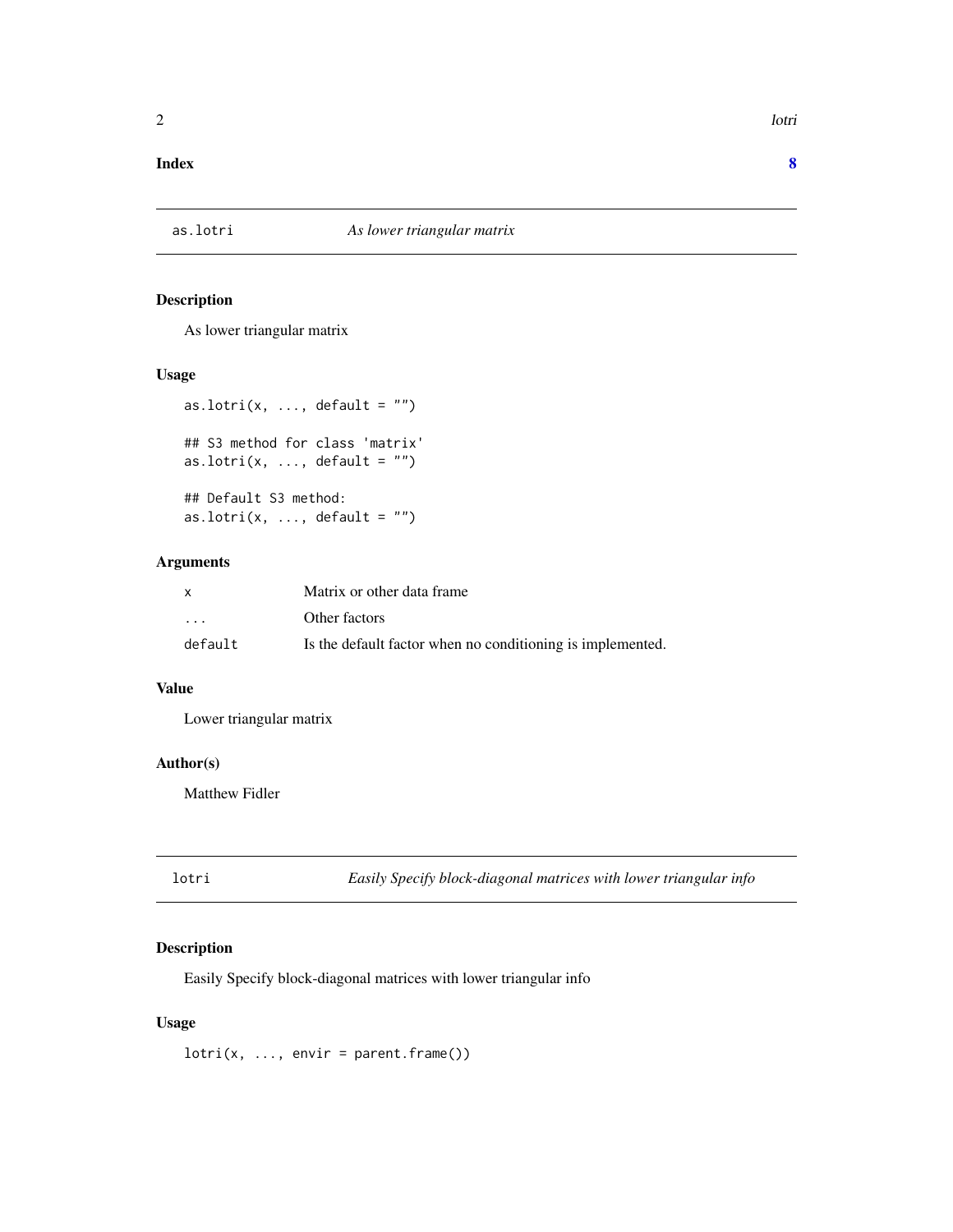#### <span id="page-2-0"></span>lotri  $\frac{3}{3}$

#### Arguments

|       | list, matrix or expression, see details                                                                                                         |
|-------|-------------------------------------------------------------------------------------------------------------------------------------------------|
| .     | Other arguments treated as a list that will be concatenated then reapplied to this<br>function.                                                 |
| envir | the environment in which expr is to be evaluated. May also be NULL, a list, a<br>data frame, a pairlist or an integer as specified to sys.call. |

#### Details

This can take an R matrix, a list including matrices or expressions, or expressions

Expressions can take the form

name ~ estimate

Or the lower triangular matrix when "adding" the names

 $name1 + name2 \sim c(est1, est2, est3)$ 

The matricies are concatenated into a block diagonal matrix, like [bdiag](#page-0-0), but allows expressions to specify matrices easier.

#### Value

named symmetric matrix useful in RxODE simulations (and perhaps elsewhere)

#### Author(s)

Matthew L Fidler

#### Examples

```
## A few ways to specify the same matrix
lotri({et2 + et3 + et4 \sim c(40,
                           0.1, 20,
                           0.1, 0.1, 30)})
## You do not need to enclose in {}
lotri(et2 + et3 + et4 \sim c(40,
                          0.1, 20,
                          0.1, 0.1, 30),
          et5 ~ 6)## But if you do enclose in {}, you can use
## multi-line matrix specifications:
lotri({et2 + et3 + et4 ~ c(40,0.1, 20,
                           0.1, 0.1, 30);
          et5 ~ ~ ~ 6;})
```
## You can also add lists or actual R matrices as in this example: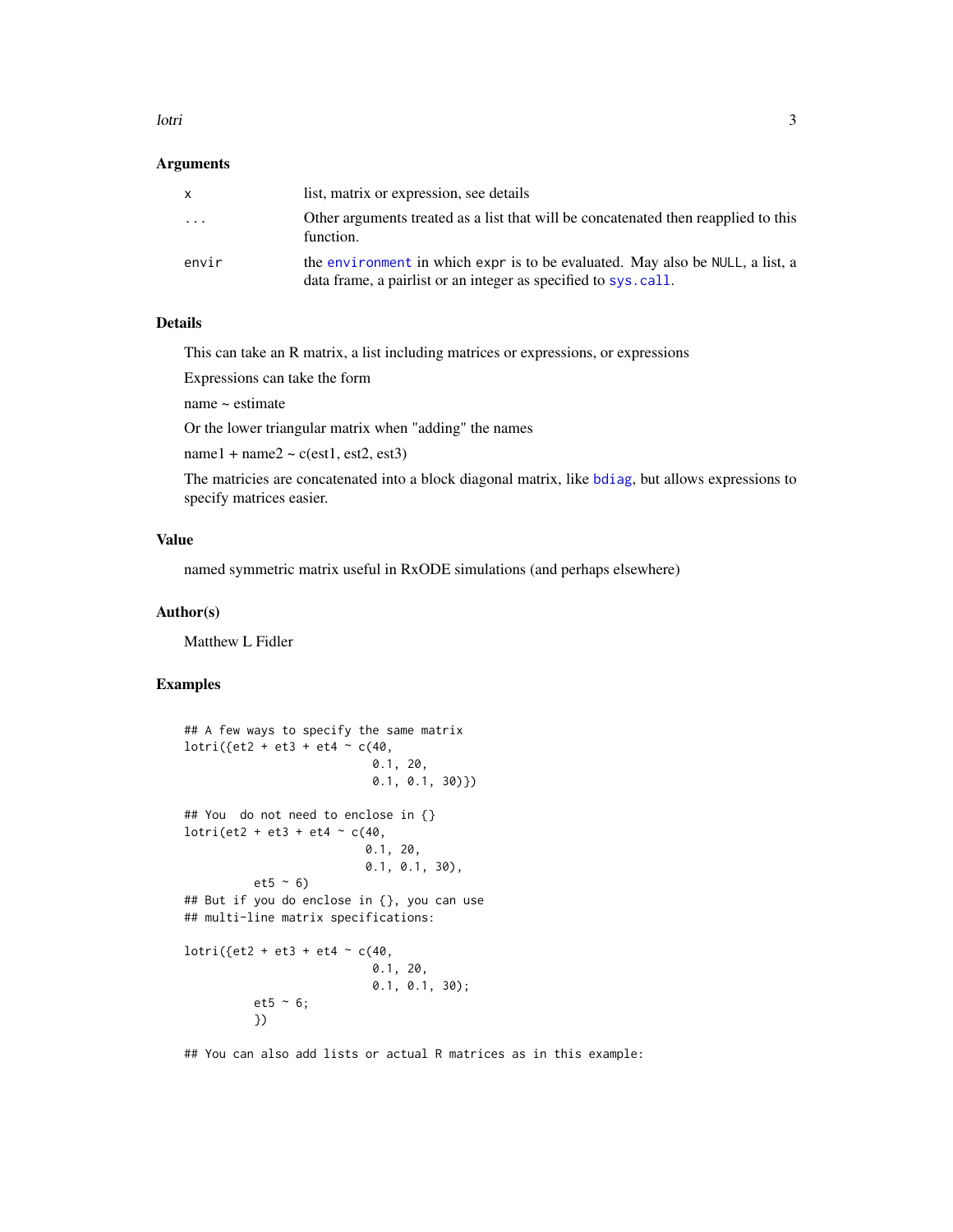#### <span id="page-3-0"></span>4 lotriMat

```
lotri(list(et2 + et3 + et4 \sim c(40,
                               0.1, 20,
                               0.1, 0.1, 30),
              matrix(1,dimnames=list("et5","et5"))))
## Overall this is a flexible way to specify symmetric block
## diagonal matrices.
## For RxODE, you may also condition based on different levels of
## nesting with lotri; Here is an example:
mat <- lotri(lotri(iov.Ka ~ 0.5,
                    \text{iov.L} \sim 0.6,
              lotri(occ.Ka \sim 0.5,
                    occ.C1 ~ ~ 0.6) | occ(lower=4,nu=3))mat
## you may access features of the matrix simply by `$` that is
mat$lower # Shows the lower bound for each condition
mat$lower$occ # shows the lower bound for the occasion variable
## Note that `lower` fills in defaults for parameters. This is true
## for `upper` true; In fact when accessing this the defaults
## are put into the list
mat$upper
## However all other values return NULL if they are not present like
mat$lotri
## And values that are specified once are only returned on one list:
mat$nu
mat$nu$occ
mat$nu$id
## You can also change the default condition with 'as.lotri'
mat <- as.lotri(mat,default="id")
mat
```
lotriMat *Create a matrix from a list of matrices*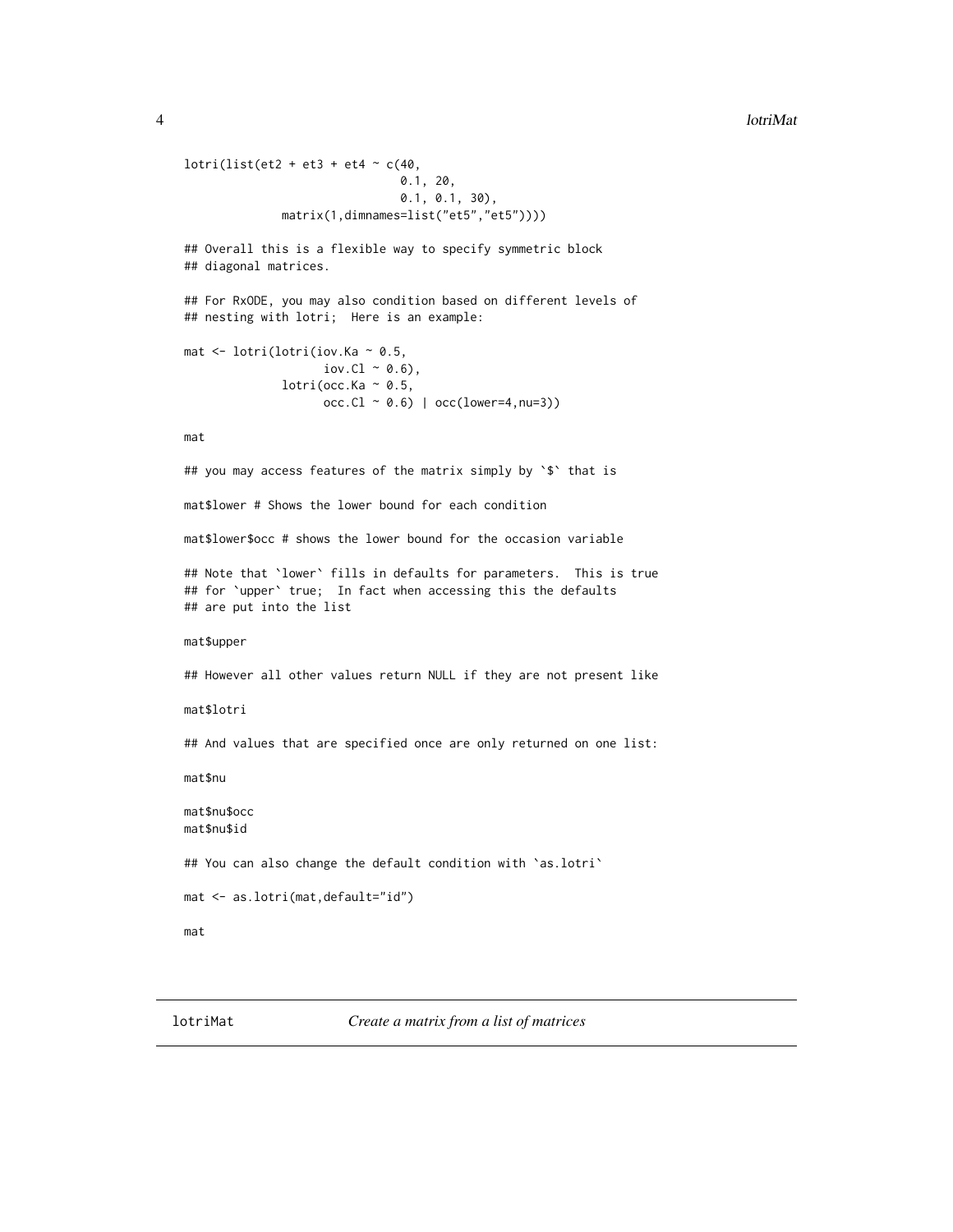#### lotriMat 5

#### Description

This creates a named banded symmetric matrix from a list of named symmetric matrices.

#### Usage

```
lotriMat(matList, format = NULL, start = 1L)
```
#### Arguments

| matList | list of symmetric named matrices                                                                                                                                                         |
|---------|------------------------------------------------------------------------------------------------------------------------------------------------------------------------------------------|
| format  | The format of dimension names when a sub-matrix is repeated. The format will<br>be called with the dimension number, so "ETA $[%d]$ " would represent "ETA $[1]$ ",<br>"ETA $[2]$ ", etc |
| start   | The number the counter of each repeated dimension should start.                                                                                                                          |

#### Value

Named symmetric block diagonal matrix based on concatenating the list of matrices together

#### Author(s)

Matthew Fidler

### Examples

```
testList \le list(lotri({et2 + et3 + et4 \sim c(40,
                            0.1, 20,
                            0.1, 0.1, 30)}),
                 lotri (et5 ~ 6))
```
testList

lotriMat(testList)

```
# Another option is to repeat a matrix a number of times. This
# can be done with list(matrix, # times to repeat).
# In the example below, the first matrix is repeated 3 times
```

```
testList <- list(list(lotri({et2 + et3 + et4 \sim c(40,
                             0.1, 20,
                             0.1, 0.1, 30)}), 3),
                  lotri(et5 ~\sim~ 6))
```
lotriMat(testList)

```
# Notice that the dimension names `et2`, `et3` and `et4` are
# repeated.
```
# Another option is to name the dimensions. For example it could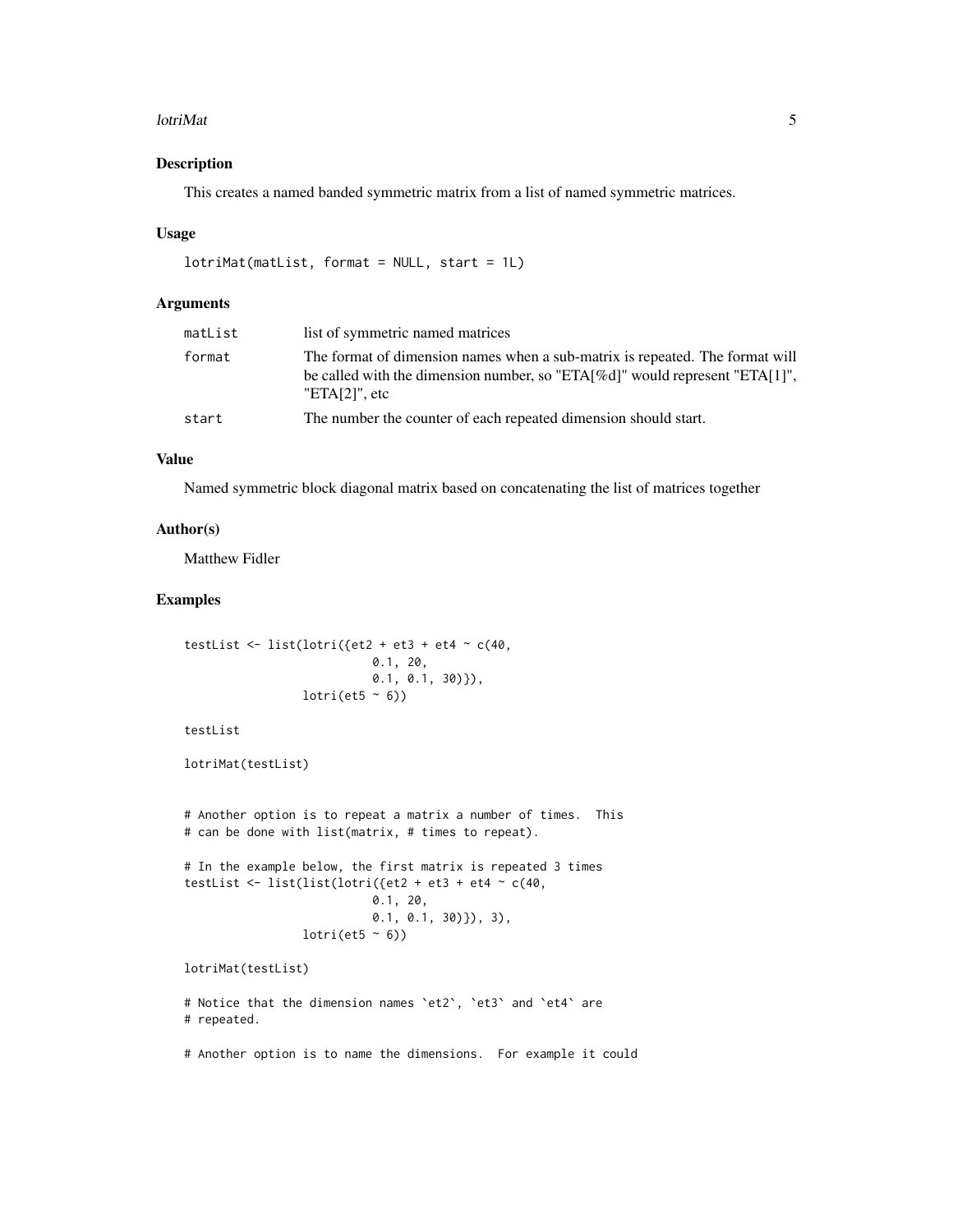#### 6 lotriSep

```
# be `ETA[1]`, `ETA[2]`, etc by using the 'format' option:
lotriMat(testList, "ETA[%d]")
# Or could start with ETA[2]:
lotriMat(testList, "ETA[%d]", 2)
```
lotriSep *Separate a lotri matrix into above and below lotri matrices*

#### Description

This is used for creating nesting simulations in 'RxODE' and may not be useful for external function calls.

#### Usage

```
lotrisep(x, above, below, aboveStart = 1L, belowStart = 1L)
```
#### Arguments

| $\boldsymbol{\mathsf{x}}$ | lotri matrix                                                                                                                                                                                                  |
|---------------------------|---------------------------------------------------------------------------------------------------------------------------------------------------------------------------------------------------------------|
| above                     | Named integer vector listing variability above the id level. Each element lists<br>the number of population differences in the whole data-set (as integer)                                                    |
| below                     | Named integer vector listing variability below the id level. Each element lists<br>the number of items below the individual level. For example with 3 occasions<br>per indivdiual you could use $(c(occ=3L))$ |
| aboveStart                | Add the attribute of where THETA[#] will be added                                                                                                                                                             |
| belowStart                | Add the attribute of where ETA[#] will be added                                                                                                                                                               |

#### Value

List of two lotri matrices

#### Author(s)

Matthew Fidler

#### Examples

```
omega <- lotri(lotri(eta.Cl ~ 0.1,
                        eta.Ka ~ 0.1) | id(nu=100),
                  lotri(eye.C1 ~ ~ 0.05,eye.Ka ~ 0.05) | eye(nu=50),
                  lotri(iov.C1 ~ ~ 0.01,iov.Ka ~ 0.01) | occ(nu=200),
```
<span id="page-5-0"></span>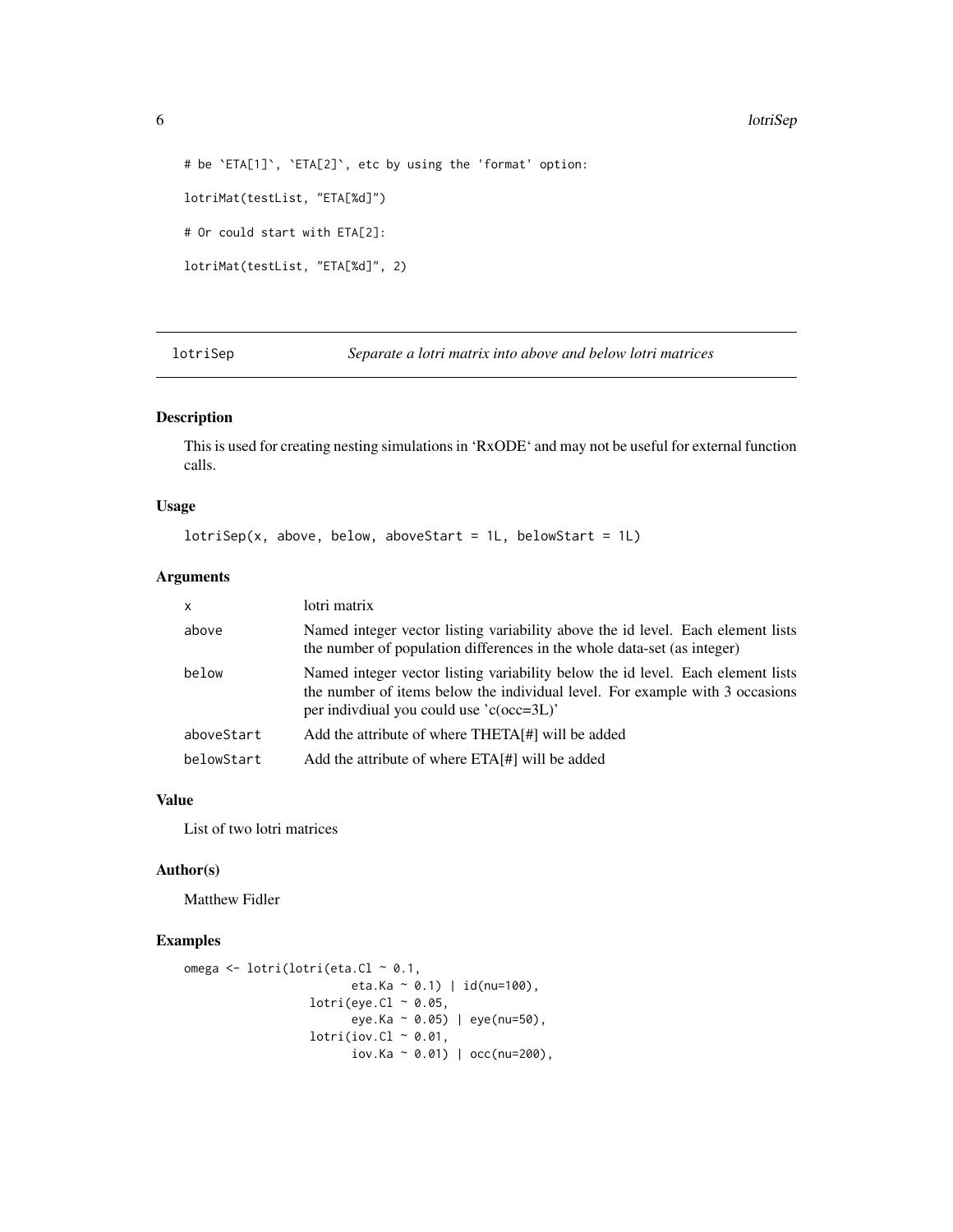lotriSep 7 and 2007 and 2008 and 2008 and 2008 and 2008 and 2008 and 2008 and 2008 and 2008 and 2008 and 2008

 $lotri(inv.C1 ~ ~ 0.02,$ inv.Ka ~ 0.02) | inv(nu=10))

lotriSep(omega, above=c(inv=10L), below=c(eye=2L, occ=4L))